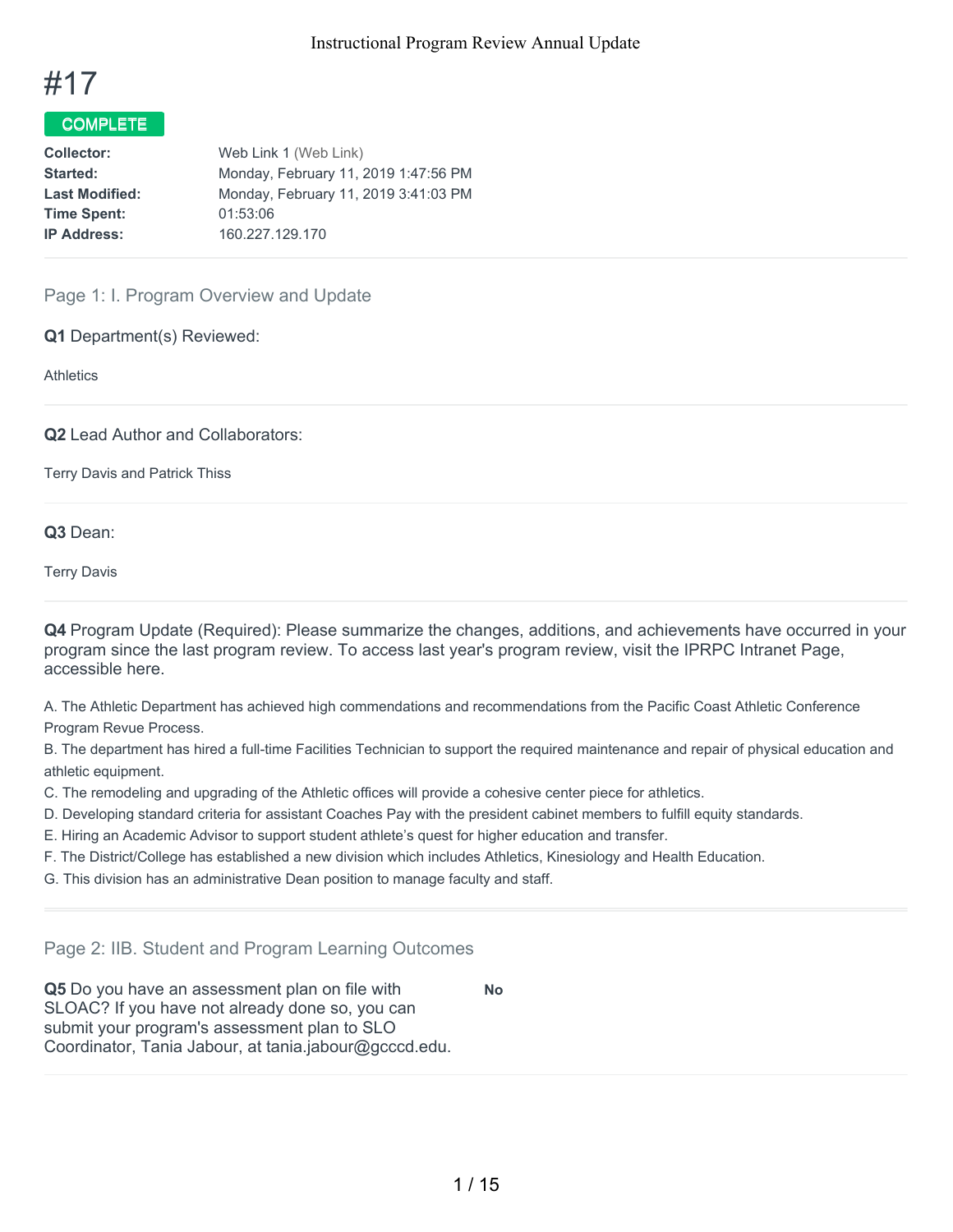**Q6** Please provide an analysis of your student learning outcomes (SLO) findings and what changes, if any, were made as a result. **Respondent skipped this question Q7** Review your PLOs. Are the listed PLOs an accurate reflection of the program's current learning objectives? **No Q8** Are the PLOs mapped onto the course SLOs? **No Q9** Discuss your assessment plan for the PLOs. Student Athlete survey Examine transcripts of student athlete academic performance and transfer Monitor changes in enrollment in intercollegiate class Measure attendance at home events Track high school district and community usage of athletic facilities

Page 3: IIB. Student Achievement

**Q10** How has the program's success rate changed over the past year?

Decline in enrollment and academic GPA

**Q11** The College has set a 2024 goal of reaching a 77% course success rate (students passing with a grade of A, B, C, or P out of those enrolled at census) for the College as a whole. Consider how your will program help the College reach its long-term goal of increasing the course success rate to 77%. This is intended to provide a goal for improvement only; programs will not be penalized for not meeting the goal. What is your program's one-year goal for success rate across all courses in the program?

Increase enrollment, Female participation

**Q12** Which specific groups (by gender and ethnicity) have success rates lower than that of the program overall?

African American males

**Q13** What program (or institutional) factors may be contributing to these lower rates of success for these groups of students?

Limited access to athlete' specific counseling and delay in classified hiring athletic eligibility advisor

**Q14** What specific steps will the program take to address these equity gaps in the 2019/20 academic year?

Increase access to athlete' specific counseling and hire an athletic eligibility advisor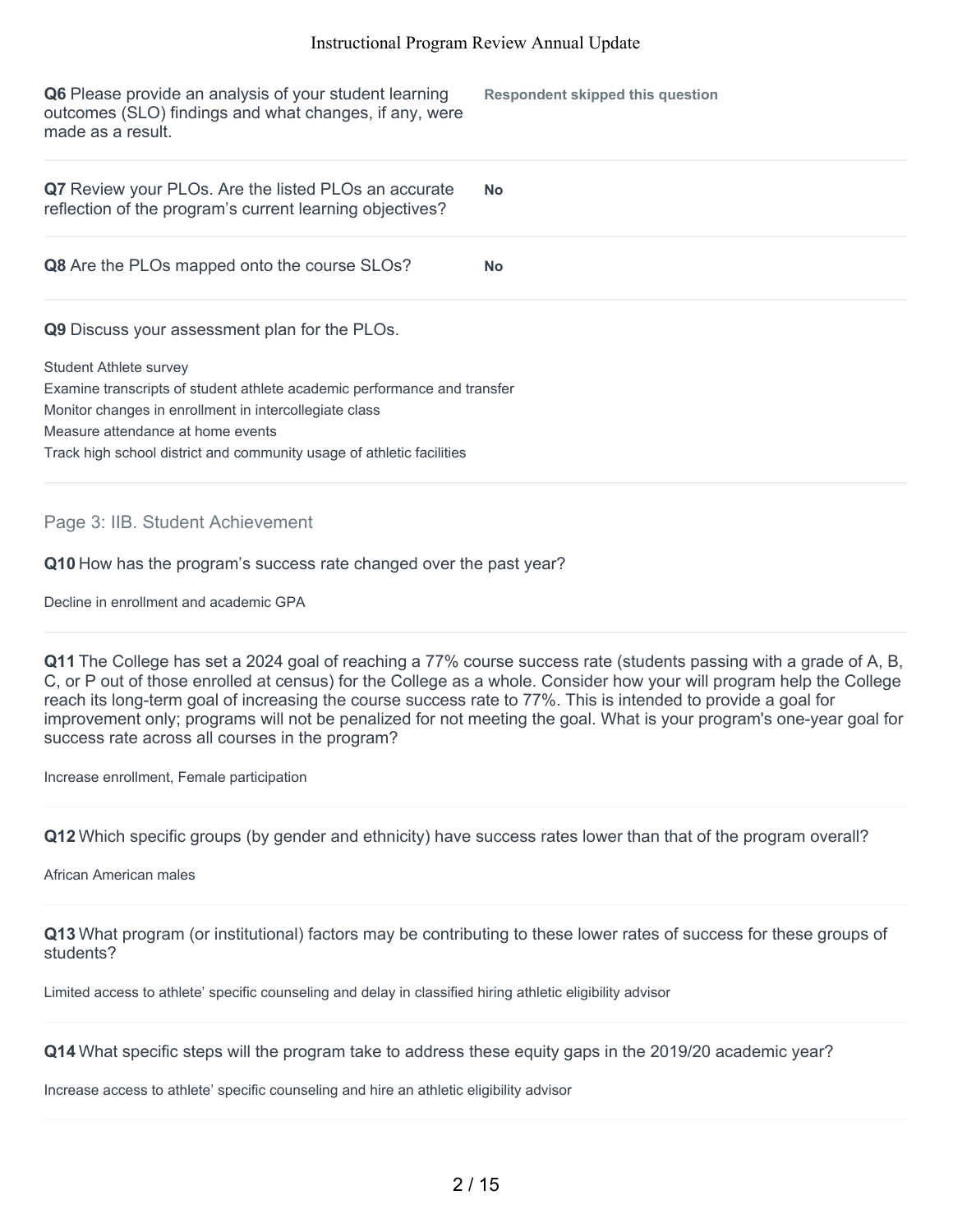**Q15** How do these activities align with the goals set forth in your last comprehensive program review?

Specifically addresses the ILOs as they relate to the department

| Q16 OPTIONAL: If you would like to attach any charts or<br>additional documentation (aside from the program review<br>report prepared by the IESE Office), please upload it<br>using the button below. You can upload PDF, Word, and<br>image files. | <b>Respondent skipped this question</b>            |
|------------------------------------------------------------------------------------------------------------------------------------------------------------------------------------------------------------------------------------------------------|----------------------------------------------------|
| Page 4: Distance Education                                                                                                                                                                                                                           |                                                    |
| Q17 Does your program offer any courses via distance<br>education (online)?                                                                                                                                                                          | <b>No</b>                                          |
| Page 5: Distance Education Course Success                                                                                                                                                                                                            |                                                    |
| Q18 Are there differences in success rates for distance<br>education (online) versus in-person sections?                                                                                                                                             | <b>Respondent skipped this question</b>            |
| Q19 If there are differences in success rates for distance<br>education (online) versus in person sections, what will<br>the program do to address these disparities?                                                                                | <b>Respondent skipped this question</b>            |
| Page 6: IV. Previous Goals: Update (If Applicable)                                                                                                                                                                                                   |                                                    |
| Q20 Would you like to provide an update for your<br>previous program review goal(s)?                                                                                                                                                                 | <b>Yes</b>                                         |
| Page 7: Previous Goal 1                                                                                                                                                                                                                              |                                                    |
| Q21 Previous Goal 1:                                                                                                                                                                                                                                 |                                                    |
| Student Athletes will have a 6 semester Education Plan on file by the end of the fall semester.                                                                                                                                                      |                                                    |
| Q22 Link to College Strategic Goal(s):                                                                                                                                                                                                               | <b>Basic Skills</b><br><b>Acceleration</b>         |
|                                                                                                                                                                                                                                                      | <b>Guided Student</b><br><b>Pathways</b>           |
|                                                                                                                                                                                                                                                      | <b>Student Validation and</b><br><b>Engagement</b> |
|                                                                                                                                                                                                                                                      | <b>Organizational Health</b>                       |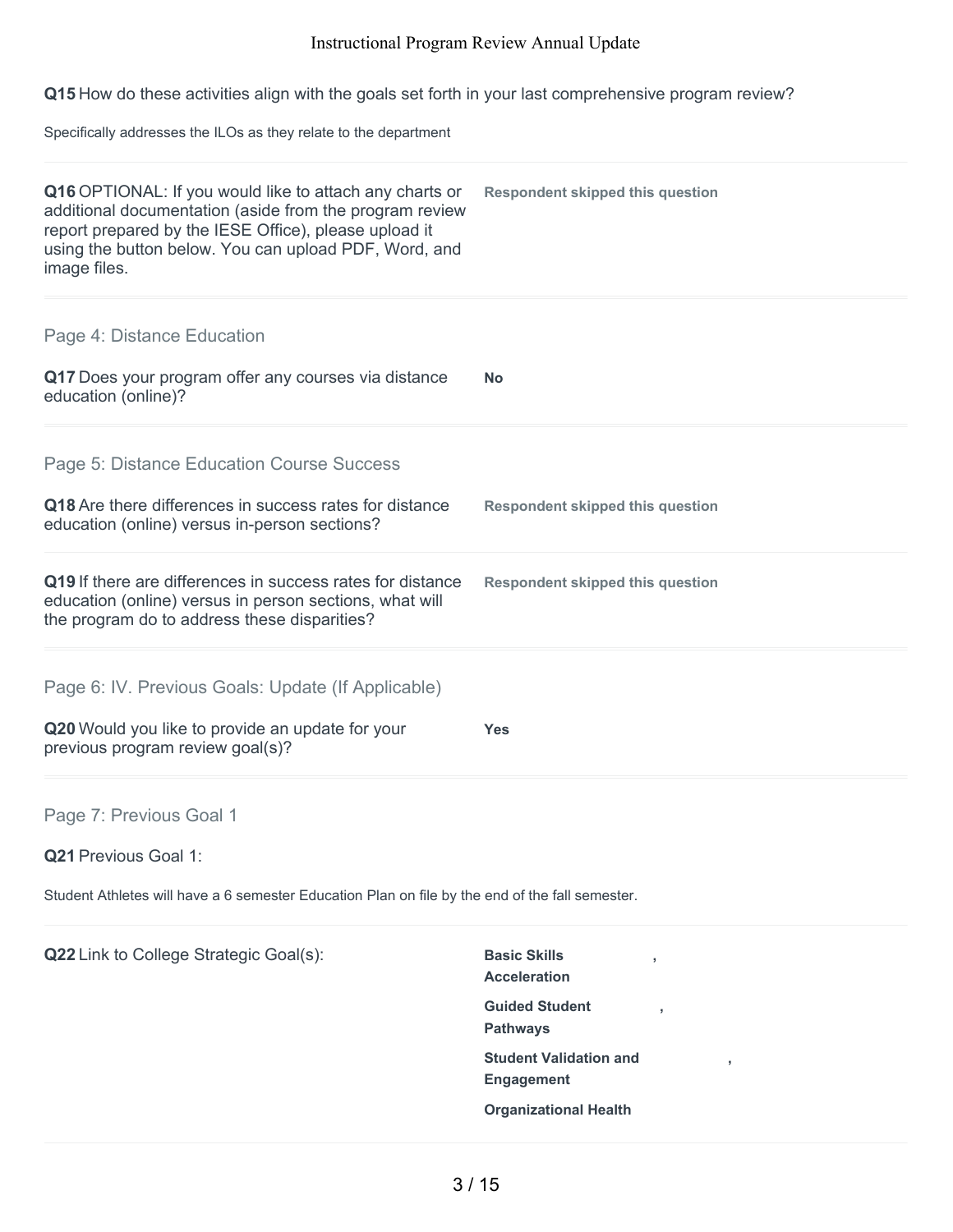$Completed$ 

**Q24** How was the goal evaluated? If the goal is "in progress," how will it be evaluated?

Evaluate student CCCAA form 3 and transcripts. Goal is now a requirement for the CCCAA Eligibility Process and has automatic completion.

**Q25** Please provide the rationale for this goal:

This process assures that the student athletes academic process is in line with Guided Pathways.

**Q26** Please provide the goal action steps for the year (previously "Activities"):

Confirm each student athlete has met the standards required by (CCCAA) California Community College Athletic Association guideline for academic eligibility.

**Q27** Do you have another goal to update? **Yes**

Page 8: Previous Goal 2

**Q28** Previous Goal 2:

One hundred percent of the Athletic Department staff will pass the CCCAA compliance exam.

**Q29** Link to College Strategic Goal(s): **Guided Student** 

**Pathways Student Validation and Engagement Organizational Health**

**,**

**,**

**Q30** Goal Status **Completed** 

**Q31** How was the goal evaluated? If the goal is "in progress," how will it be evaluated?

All test scores are evaluated by Conference Commissioner and Athletic Director. Individuals who score below 80 percent must retake the test. One hundred percent of staff and members passed the test Item is now a requirement for all Athletic Department staff members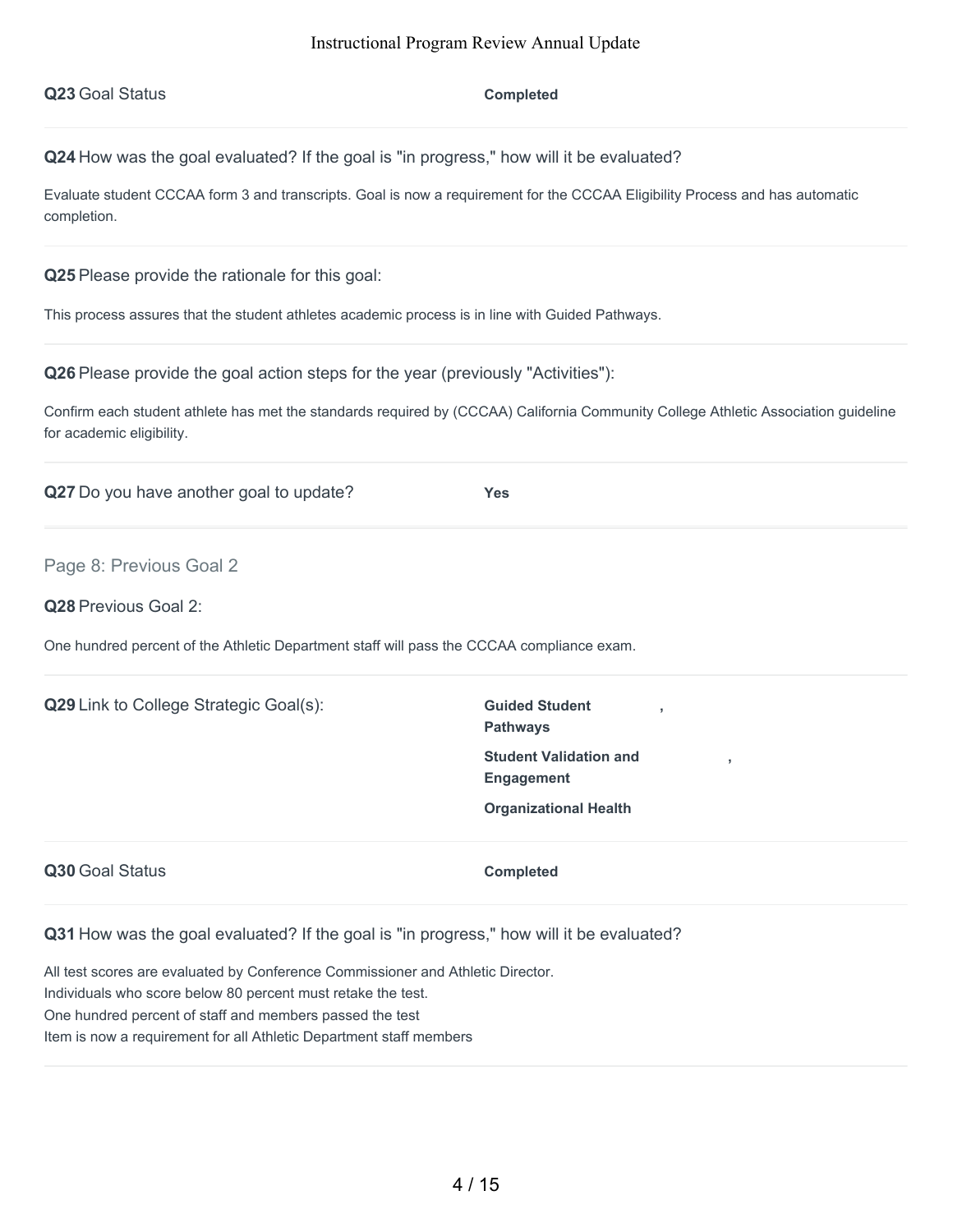**Q32** Please provide the rationale for this goal:

Each staff member associated with the athletic program is require to pass the annual CCCAA compliance exam. This assure that athletic staff has the appropriate knowledge base of rules and guidelines related to the CCCAA Constitution.

| Q33 Please provide the goal action steps for the year (previously "Activities"):                     |                                                              |
|------------------------------------------------------------------------------------------------------|--------------------------------------------------------------|
| Athletic staff and members will be provided with CCCAA constitution for review and test preparation. |                                                              |
| Administrator will provide test prep work shop at summer pre-semester meetings                       |                                                              |
| State wide testing process will be access online through the CCCAA.                                  |                                                              |
| Q34 Do you have another goal to update?                                                              | <b>Yes</b>                                                   |
| Page 9: Previous Goal 3                                                                              |                                                              |
| Q35 Previous Goal 3:                                                                                 |                                                              |
| Enhance the quality of academic support services offered to students                                 |                                                              |
| Q36 Link to College Strategic Goal(s):                                                               | <b>Basic Skills</b><br>$\overline{1}$<br><b>Acceleration</b> |
|                                                                                                      | <b>Guided Student</b><br><b>Pathways</b>                     |
|                                                                                                      | <b>Student Validation and</b><br>y<br><b>Engagement</b>      |
|                                                                                                      | <b>Organizational Health</b>                                 |
| Q37 Goal Status                                                                                      | <b>In Progress</b>                                           |
| Q38 How was the goal evaluated? If the goal is "in progress," how will it be evaluated?              |                                                              |

Student progress did not meet the academic standard required for success. Student athlete's GPA lower than resent surveyed years. African American male athletes demonstrated a need of support at a higher rate.

## **Q39** Please provide the rationale for this goal:

To align Athletes with the academic success process. Student-athletes have academic deadlines and unit thresholds that are higher than regular student population. In addition to the academic responsibilities, student-athletes have athletic practice, travel, and competition responsibilities that occupy time that traditional students would spend addressing academic responsibilities.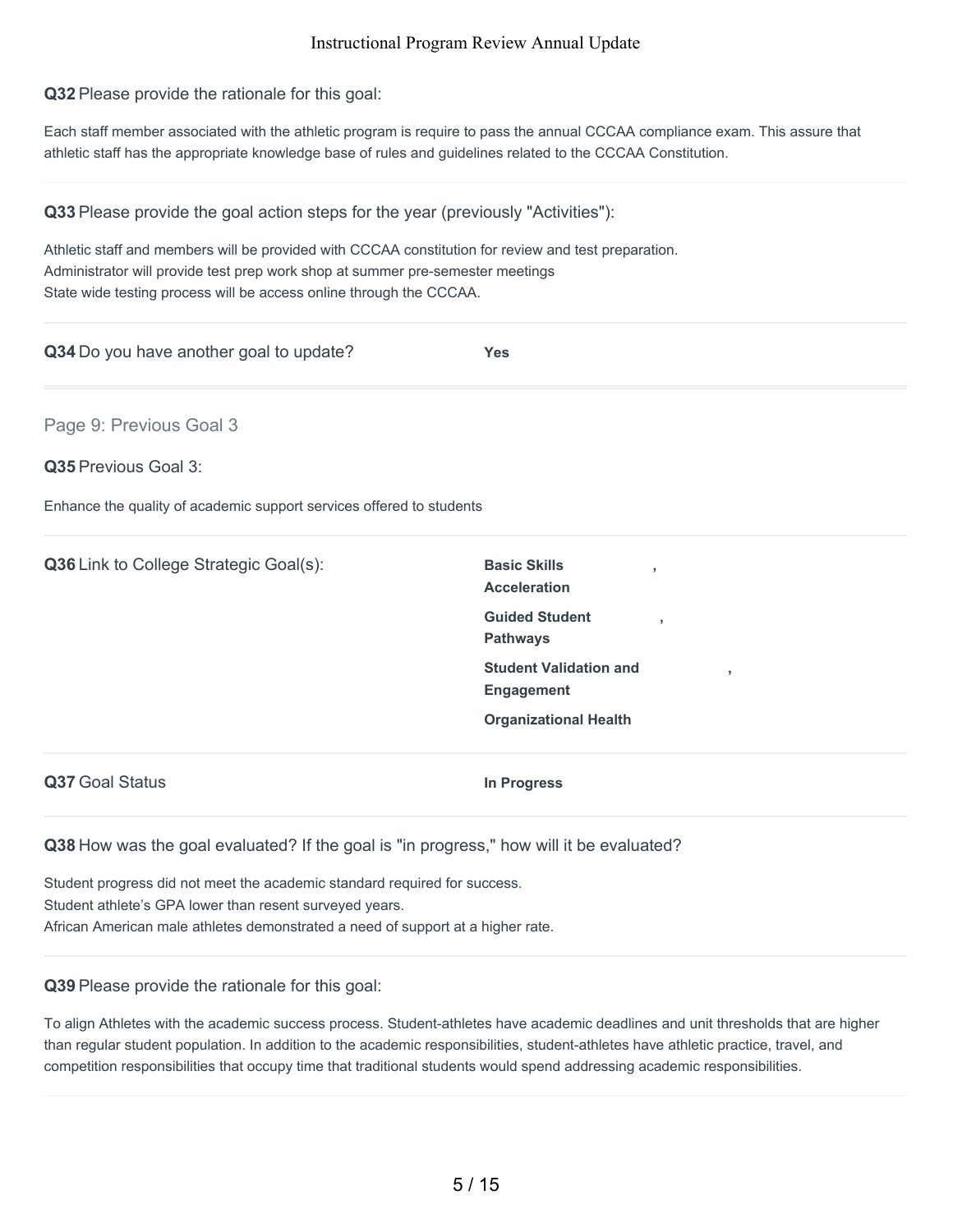**Q40** Please provide the goal action steps for the year (previously "Activities"):

Increased hours for Athletic Counselor from 10 to 12 per week. Requested that coaches be responsible for academic monitoring of student-athletes

| Q41 Do you have another goal to update?                                                                                                                                                                     | Yes                                                                                |  |
|-------------------------------------------------------------------------------------------------------------------------------------------------------------------------------------------------------------|------------------------------------------------------------------------------------|--|
| Page 10: Previous Goal 4                                                                                                                                                                                    |                                                                                    |  |
| <b>Q42 Previous Goal 4:</b>                                                                                                                                                                                 |                                                                                    |  |
| Continue to cultivate relationships with the local community                                                                                                                                                |                                                                                    |  |
| <b>Q43</b> Link to College Strategic Goal(s):                                                                                                                                                               | <b>Student Validation and</b><br><b>Engagement</b><br><b>Organizational Health</b> |  |
| <b>Q44 Goal Status</b>                                                                                                                                                                                      | In Progress                                                                        |  |
| Q45 How was the goal evaluated? If the goal is "in progress," how will it be evaluated?                                                                                                                     |                                                                                    |  |
| There was evidence of a lack of knowledge of current intercollegiate athlete programs available to the community.                                                                                           |                                                                                    |  |
| Department will expand opportunities for community access and intervention to intercollegiate athletic programs                                                                                             |                                                                                    |  |
| Monitored enrollment in intercollegiate courses.                                                                                                                                                            |                                                                                    |  |
| Q46 Please provide the rationale for this goal:                                                                                                                                                             |                                                                                    |  |
| Increase recruitment of community students-athletes though awareness and knowledge of athletic programs and facilities.                                                                                     |                                                                                    |  |
| Q47 Please provide the goal action steps for the year (previously "Activities"):                                                                                                                            |                                                                                    |  |
| Engage community high schools, working with high schools Athletic Directors to foster support for recruiting student athletes.                                                                              |                                                                                    |  |
| Develop an all sports recruit night for community families and student athletes.<br>Providing support for on campus Transfer Fair event to garner community awareness of intercollegiate athletic programs. |                                                                                    |  |
|                                                                                                                                                                                                             |                                                                                    |  |

Page 11: V. New Goals (If Applicable)

**Q48** Would you like to propose any new goal(s)? **Yes**

Page 12: New Goal 1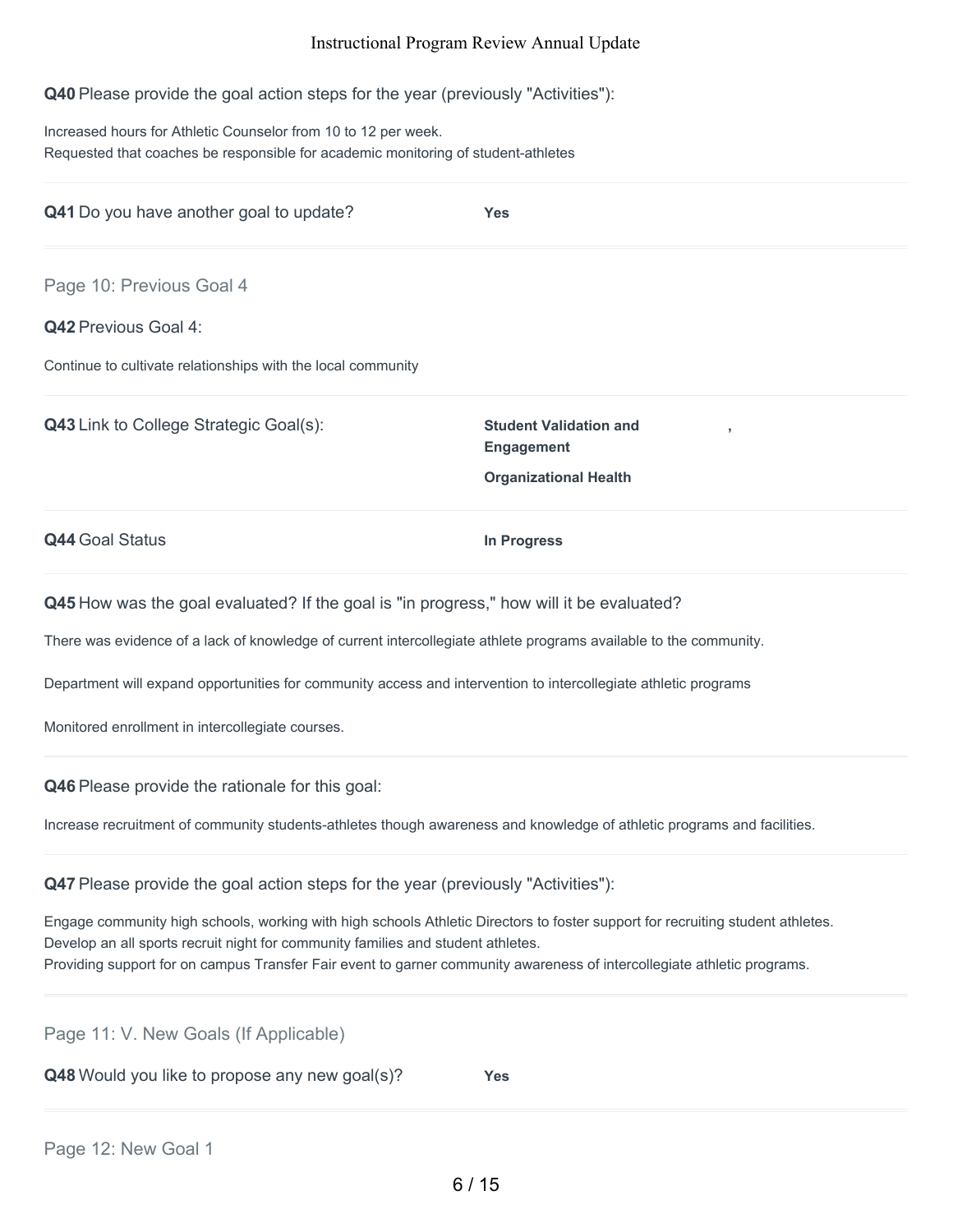# **Q49** New Goal 1:

Create state of arts athletic facilities to support department's needs for innovation and to align with other Pacific Coast Athletic Conference colleges.

**Q50** Link to College Strategic Goal(s): Basic Skills

**Acceleration Guided Student Pathways Student Validation and Engagement Organizational Health**

**,**

**,**

**,**

**Q51** Please provide the rationale for this goal:

Athletic program needs standard operating facilities to support competitive intercollegiate competition.

**Q52** Please provide the goal action steps for the year (previously "Activities"):

Evaluate current athletic facilities to serve community / student interest and expectations. Support coaches and staff in the research process. Develop a strategic athletic facility plan for the future.

## **Q53** How will the goal be evaluated?

The athletic department will accumulate data of conference members whom have new or renovated athletic facilities. Gather data from current and recruited student-athlete population to determine expectation benchmarks. Develop report to establish grading parameters (Below Average, Average, Above Average, Superior) Survey community partners to establish expectations.

| Q54 Do you have another new goal? | Yes |
|-----------------------------------|-----|
|                                   |     |

Page 13: New Goal 2

**Q55** New Goal 2:

Develop Academic Transfer or Graduation program for student athletes – (Athletic Pathways)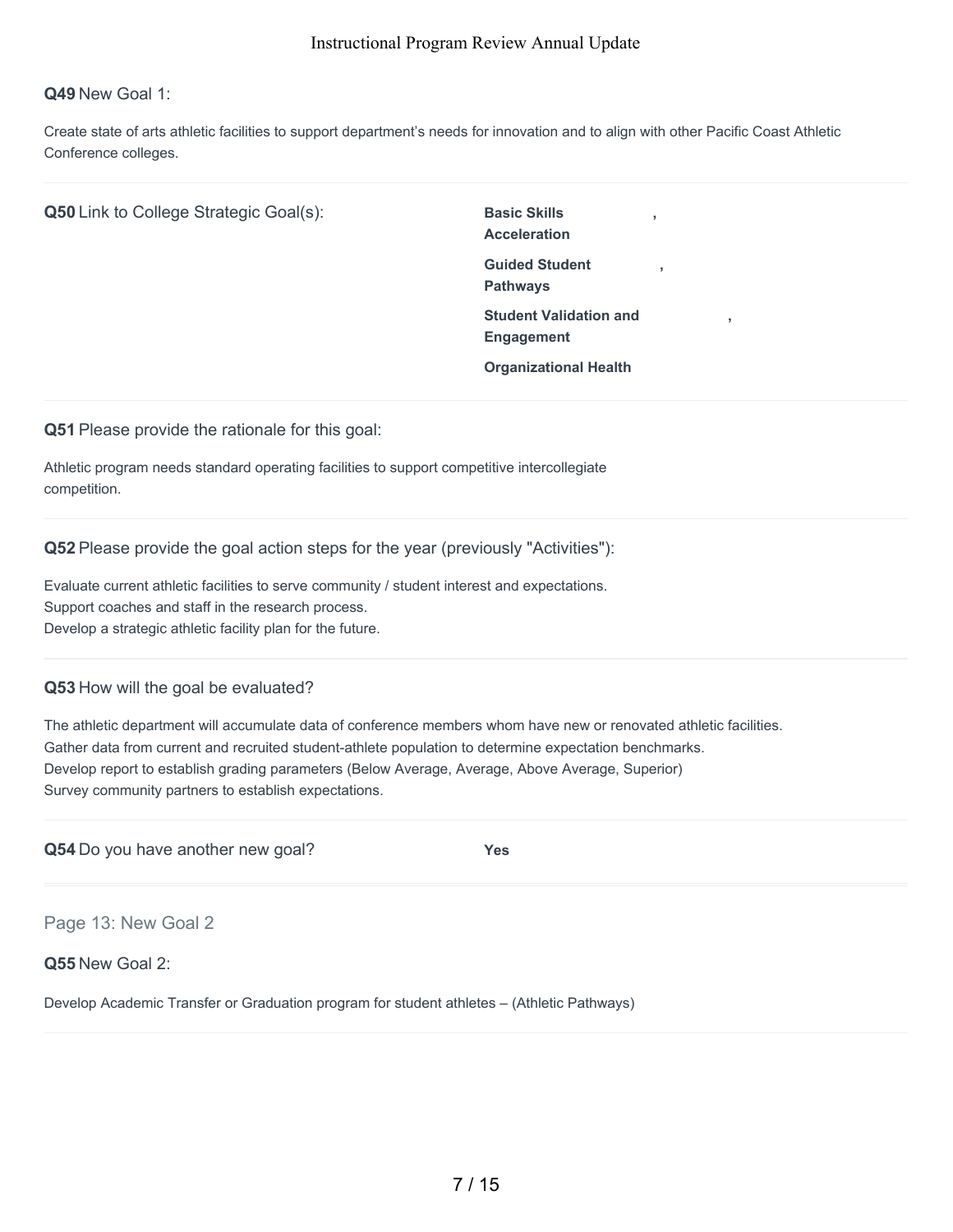| Q56 Link to College Strategic Goal(s): | <b>Guided Student</b><br><b>Pathways</b>           |  |
|----------------------------------------|----------------------------------------------------|--|
|                                        | <b>Student Validation and</b><br><b>Engagement</b> |  |
|                                        | <b>Organizational Health</b>                       |  |
|                                        |                                                    |  |

**Q57** Please provide the rationale for this goal:

Student athletes accumulate units throughout their tenure at Cuyamaca College that achieve two separate aims. Their academic Guided Pathway coincides with an Athletic Pathway to achieve transfer associated with scholarship and athletic opportunity.

**Q58** Please provide the goal action steps for the year (previously "Activities"):

Athletic Eligibility Advisor will examine previous transfer percentages.

Athletic Eligibility Advisor will use 2018-2019 data as benchmark to establish progress towards degree tracking for student-athlete population.

Athletic Eligibility Advisor will deliver team and small group workshops on student-athlete best practices.

Athletic Eligibility Advisor will monitor academic performance of all student-athletes within and between semesters.

Athletic Eligibility Advisor will develop study hall program and monitor student-athletes.

Athletic Eligibility Advisor will refer student-athletes to academic support centers and track attendance.

Athletic Eligibility Advisor will develop program to support traditional underperforming populations.

**Q59** How will the goal be evaluated?

Compare previous transfer percentages.

Use 2018-2019 data as benchmark to establish progress towards degree tracking. Compare student-athlete GPA and course success (further examined by gender and ethnicity)

**Q60** Do you have another new goal? **Yes**

Page 14: New Goal 3

**Q61** New Goal 3:

Hire 2 full-time faculty members to coach women's teams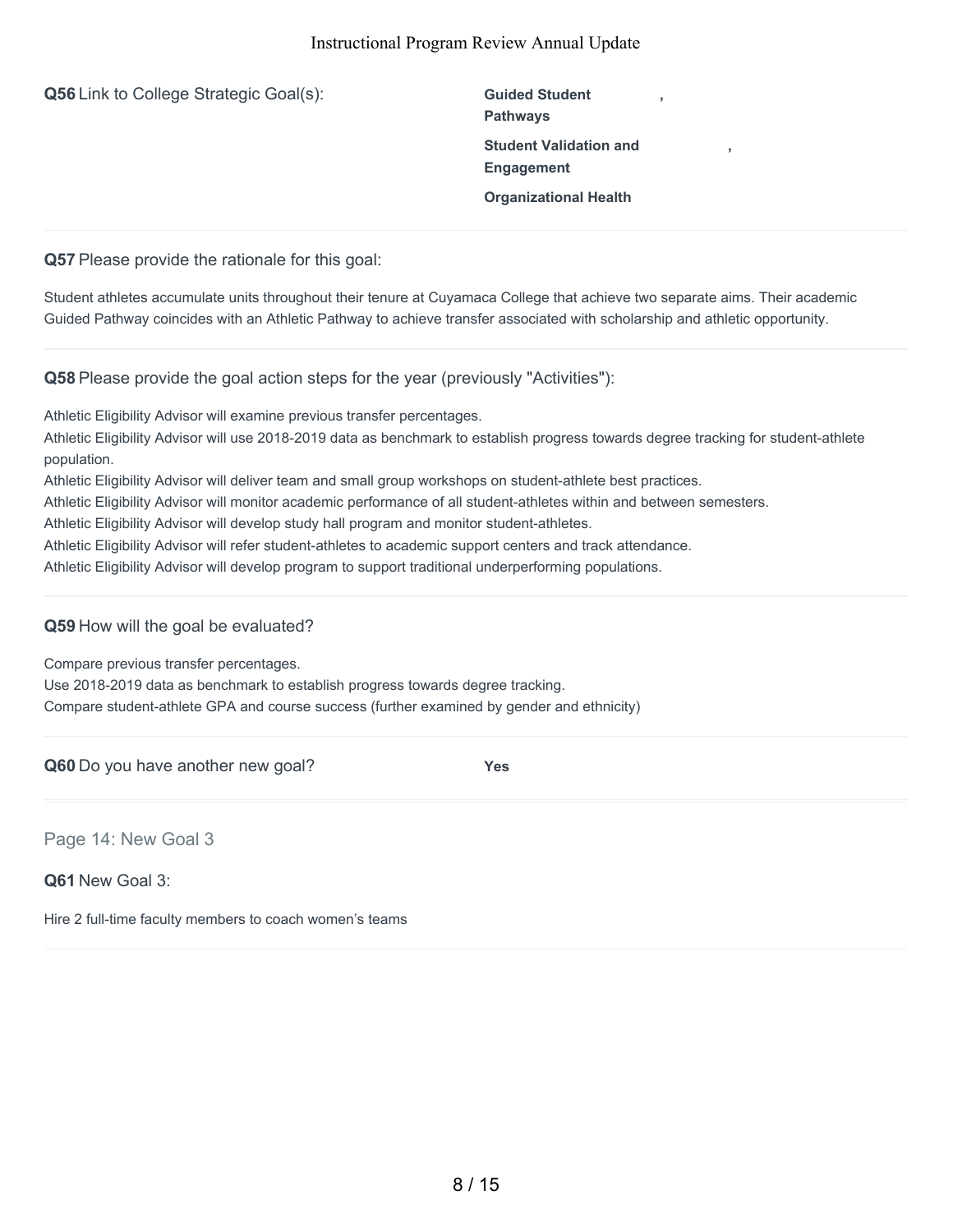**Q62** Link to College Strategic Goal(s): Basic Skills **Acceleration , Guided Student Pathways , Student Validation and Engagement , Organizational Health**

**Q63** Please provide the rationale for this goal:

Cuyamaca College needs to support Title IX legislation. The athletic department has two full-time head coaches for male sports, but only one full-time head coach for a female sport. The retirement of Pam Farmer (Head Coach – Women's Tennis) in Fall 2018 created the inequity.

Cuyamaca College has only 27% (3 of 11) of it athletic teams served by a full-time faculty member. The quality of instruction is always improved when a student has greater access to a full-time instructor. The current plan is to expand intercollegiate athletics women's programs in Spring 2021. If only one coach is hired to replace Pam Farmers retirement, in two years there will only be 33% (4 of 12) of the teams served by a full-time faculty member.

The college is required to make progress (Title IX – Prong Three) to meet Federal and State requirements. A singe hire will only restore under-represented Intercollegiate sports to 2016-17 levels.

**Q64** Please provide the goal action steps for the year (previously "Activities"):

Hire 2 full-time faculty members to coach women's sports. Expand intercollegiate opportunities for women (in 2021) with greater support

## **Q65** How will the goal be evaluated?

Review Title IX required standards for compliance.

| Q66 Do you have another new goal?                      | <b>No</b>                               |
|--------------------------------------------------------|-----------------------------------------|
| Page 15: New Goal 4                                    |                                         |
| <b>Q67</b> New Goal 4:                                 | <b>Respondent skipped this question</b> |
| <b>Q68</b> Link to College Strategic Goal(s):          | Respondent skipped this question        |
| <b>Q69</b> Please provide the rationale for this goal: | <b>Respondent skipped this question</b> |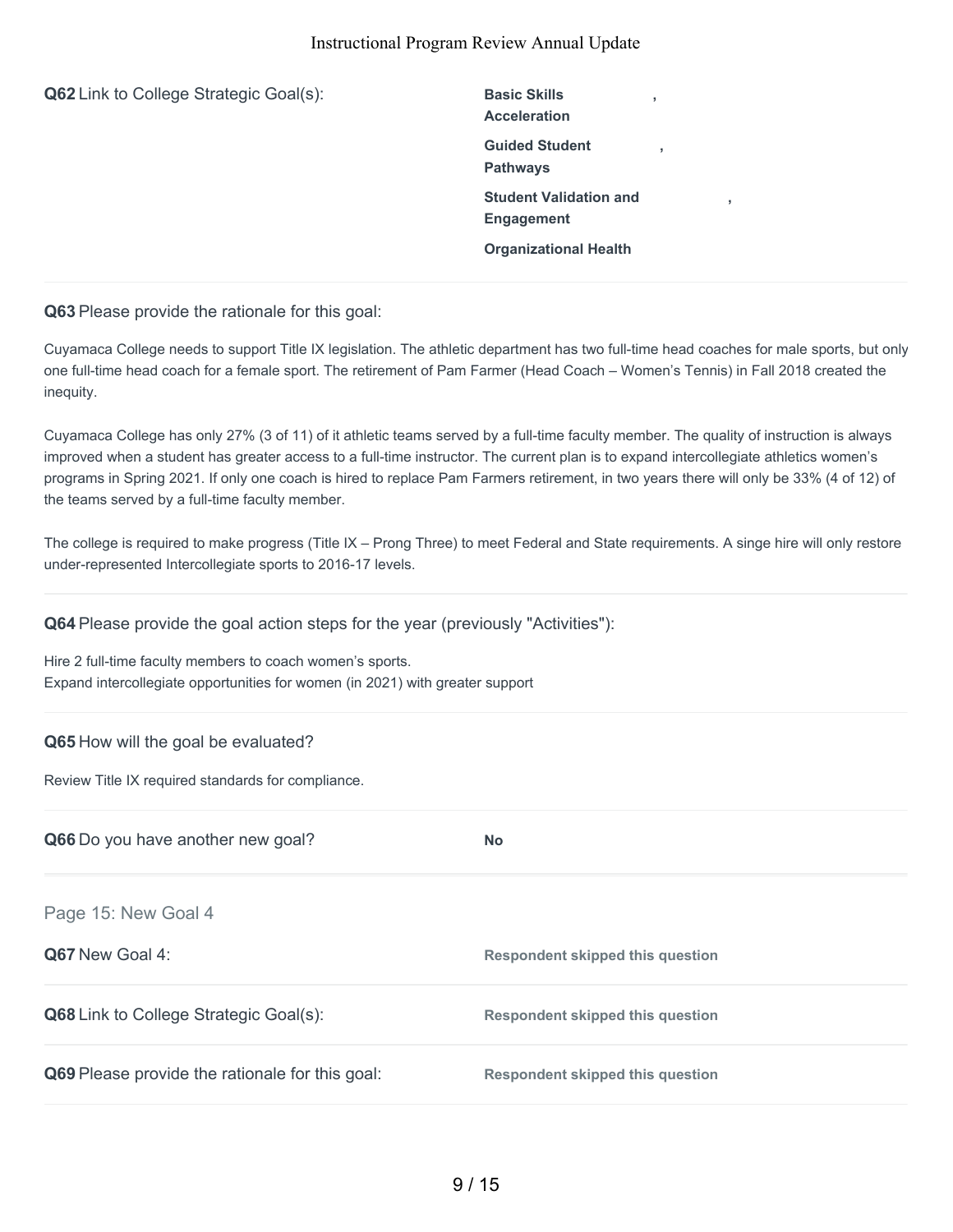| Q70 Please provide the goal action steps for the year<br>(previously "Activities"): | <b>Respondent skipped this question</b> |
|-------------------------------------------------------------------------------------|-----------------------------------------|
| Q71 How will the goal be evaluated?                                                 | <b>Respondent skipped this question</b> |
| Page 16: VI. Resources Needed to Fully Achieve Goal(s)                              |                                         |
| Q72 Is the program requesting resources this year to<br>achieve this goal?          | <b>Yes</b>                              |
| Page 17: V. Faculty Resource Needs                                                  |                                         |
| Q73 Are you requesting one or more faculty positions to<br>achieve this goal?       | <b>Yes</b>                              |

Page 18: Faculty Position Request(s)

**Q74** Please remember to complete the Faculty Position Request Form (accessible here, under Staffing Request Information) for this position that you are requesting and upload it using the button below.The Faculty Position Request Form (In Word) can be located here (under Staffing Request Information).Brief Description of the Position Requested:

Hire full-time faculty/women's sports coach

**Q75** Faculty Position Request 1 - Related Program Goal(s):

New Goal #3

**Q76** Faculty Position Request Upload 1: Please upload the completed faculty request form for the above position using the button below. You can access the Word version of the Faculty Position Request Form here (under Staffing Request Information).

# **FacultyPositionRequestForm-2018-19 FT Women Coach 1.docx (16.6KB)**

**Q77** Faculty Position Request 2 (if applicable): Please remember to complete the Faculty Position Request Form (accessible here, under Staffing Request Information) for this position that you are requesting and upload it using the button below.The Faculty Position Request Form (In Word) can be located here (under Staffing Request Information).Brief Description of Position Requested:

Hire full-time faculty/women's sports coach

**Q78** Faculty Position Request 2 - Related Program Goal(s):

New Goal #3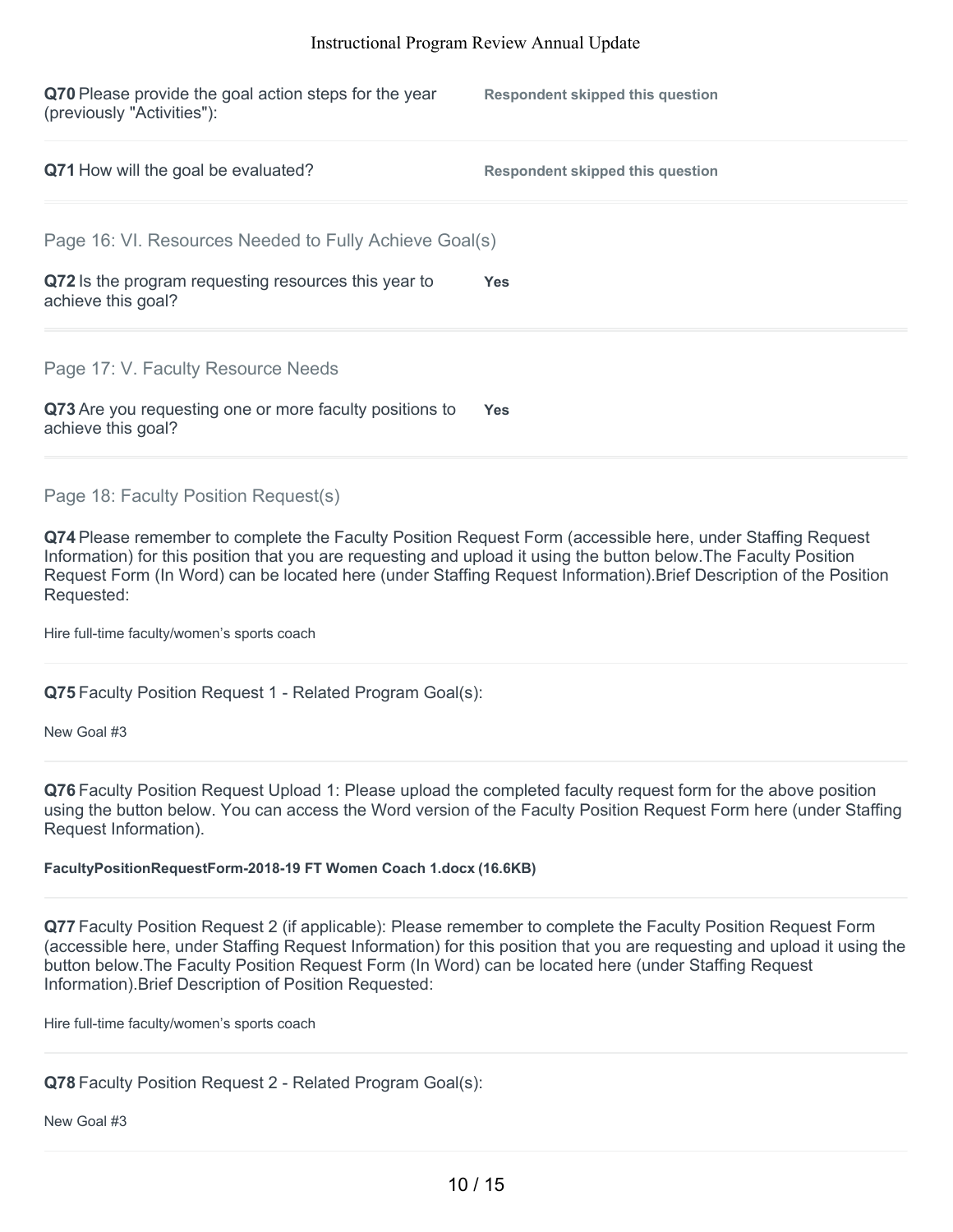**Q79** Faculty Position Request Upload 2: Please upload the completed faculty request form for the above position using the button below. You can access the Word version of the Faculty Position Request Form here.

#### **FacultyPositionRequestForm-2018-19 FT Women Coach 2.docx (16.5KB)**

#### Page 19: VI. Classified Staff Resource Needs

**Q80** Are you requesting one or more classified positions to achieve this goal? **Yes**

## Page 20: Classified Staff Position Request(s)

**Q81** Classified Staff Position Request 1: Please remember to complete the Classified Staff Position Request Form (accessible here, under Staffing Request Information) for this position you are requesting.Brief Description of Position Requested:

Athletic Eligibility Advisor ( upgrade from part-time 50% status to full-time 100% status)

#### **Q82** Classified Staff Position 1 Related Program Goal(s):

New Goal #2

**Q83** Classified Staff Position 1 Request Upload: Please upload a completed Classified Position Request Form for this request using the button below. You can access the Word version of the Classified Position Request Form here.

#### **2018-19 Classified Position Request Form.docx(21.9KB)**

| <b>Q84</b> *** OPTIONAL *** Please use the button below to<br>upload the position classification description (obtained<br>from HR).                                                                                                                                                       | <b>Respondent skipped this question</b> |
|-------------------------------------------------------------------------------------------------------------------------------------------------------------------------------------------------------------------------------------------------------------------------------------------|-----------------------------------------|
| <b>Q85</b> Classified Staff Position Request 2: Please<br>remember to complete the Classified Staff Position<br>Request Form (accessible here, under Staffing Request<br>Information) for each position you are requesting. Brief<br>Description of Position Requested:                   | <b>Respondent skipped this question</b> |
| <b>Q86</b> Classified Staff Position 2 Related Program Goal(s):                                                                                                                                                                                                                           | Respondent skipped this question        |
| <b>Q87</b> Classified Staff Position Request 2 Upload: Please<br>upload a completed Classified Position Request Form<br>for this request using the button below. You can access<br>the Word version of the Classified Position Request<br>Form here (under Staffing Request Information). | Respondent skipped this question        |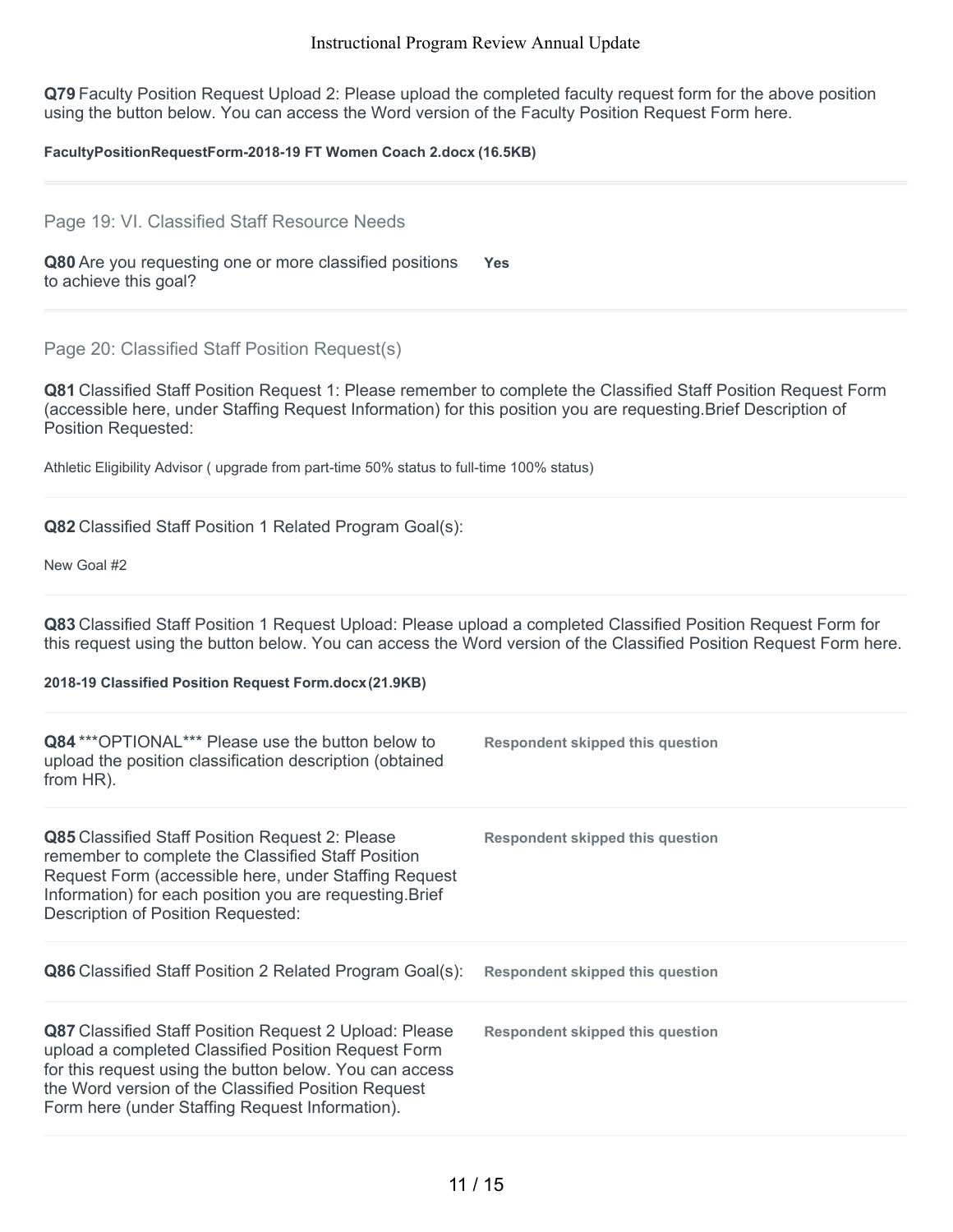**Q88** \*\*\*OPTIONAL\*\*\* Please use the button below to upload the position classification description (obtained from HR).

**Respondent skipped this question**

# Page 21: VII. Technology Resource Needs

**Q89** Are you requesting technology resources to achieve **Yes** this goal?

# Page 22: Technology Request(s)

**Q90** Technology Request 1: Please remember to complete a Technology Request Form for each request you are submitting. You can access the online Technology Request Form here: Technology Request Form

| Description:                    | <b>Track and Field Timing System</b> |
|---------------------------------|--------------------------------------|
| One time or On-going            | One-time                             |
| Amount Requested \$             | 20,000                               |
| Related Program Review Goal(s): | New Goal #1                          |

**Q91** Technology Request 2: Please remember to complete a Technology Request Form for each request you are submitting. You can access the online Technology Request Form here: Technology Request Form

| Description:                    | 20 Laptops and Cart for Student-Athlete Study Hall |
|---------------------------------|----------------------------------------------------|
| One time or On-going            | One-time                                           |
| Amount Requested \$             | 25,000                                             |
| Related Program Review Goal(s): | New Goal #2                                        |

# Page 23: VIII. Perkins and Strong Workforce Resource Needs

| Q92 Are you requesting Perkins and/or Strong<br>Workforce resources to achieve this goal?                                                                                                                                               | <b>No</b>                        |
|-----------------------------------------------------------------------------------------------------------------------------------------------------------------------------------------------------------------------------------------|----------------------------------|
| Page 24: Perkins Request and Strong Workforce<br>Q93 Perkins Request and Strong Workforce 1: Please<br>remember to complete the Perkins Request Form and<br>submit it via the annual Perkins/Strong Workforce<br>request process/cycle. | Respondent skipped this question |
| <b>Q94</b> Perkins Request and Strong Workforce 2: Please<br>remember to complete the Perkins Request Form and<br>submit it via the annual Perkins/Strong Workforce<br>request process/cycle.                                           | Respondent skipped this question |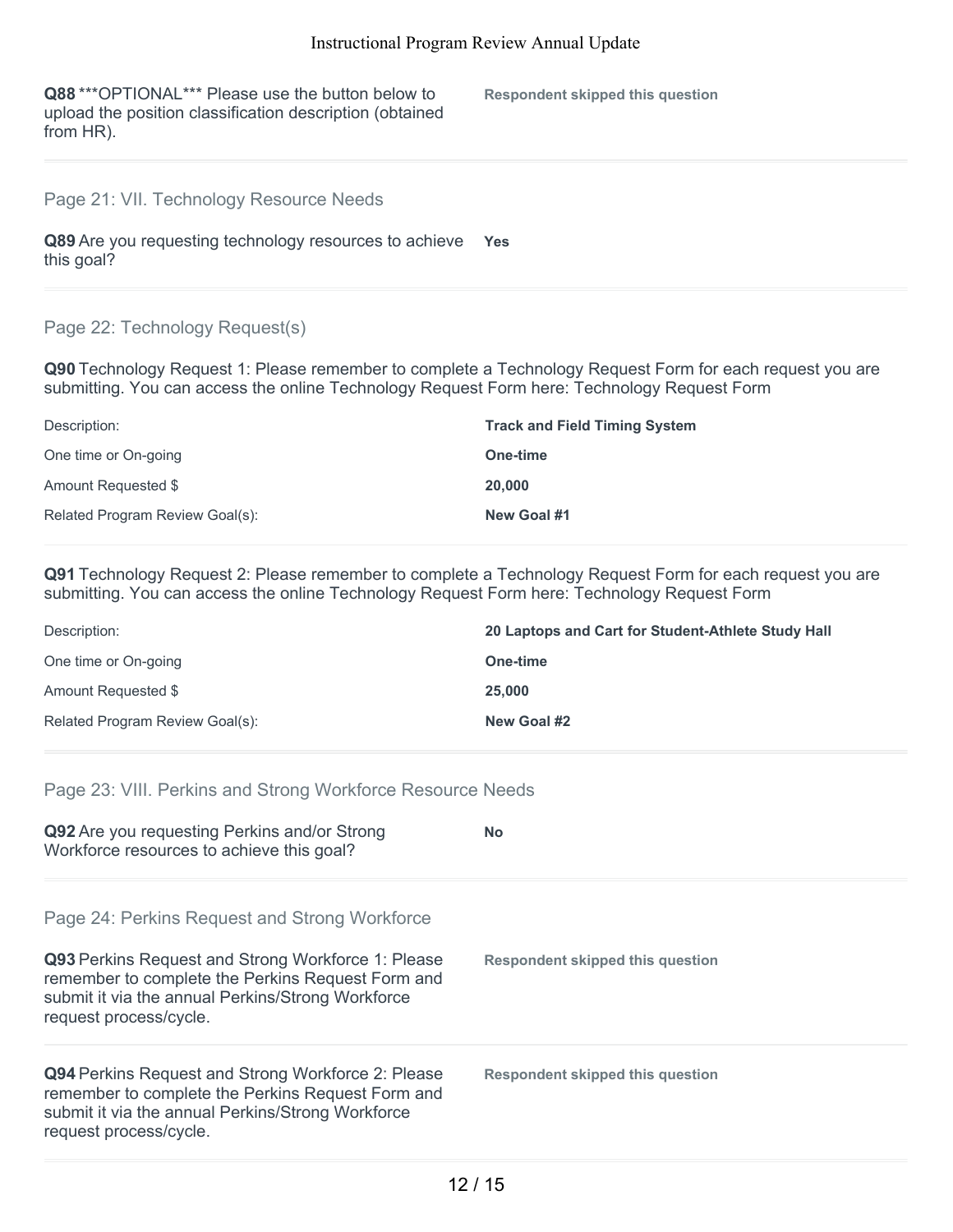| Page 25: IX. Supplies/Equipment Resource Needs                                                                                                                                        |                                         |
|---------------------------------------------------------------------------------------------------------------------------------------------------------------------------------------|-----------------------------------------|
| Q95 Are you requesting supplies and/or equipment<br>resources to achieve this goal?                                                                                                   | <b>Yes</b>                              |
| Page 26: Supplies/Equipment Request(s)                                                                                                                                                |                                         |
|                                                                                                                                                                                       |                                         |
| Q96 Supplies/Equipment Request 1: In the boxes below please provide information on your request.<br>Supplies/Equipment requests will be considered on a one-time funding basis.       |                                         |
| Description:                                                                                                                                                                          | <b>Whirlpool Therapy Tank</b>           |
| Amount Requested \$:                                                                                                                                                                  | 35,000                                  |
| Related Program Review Goal(s):                                                                                                                                                       | New Goal #1                             |
| Q97 Supplies/Equipment Documentation 1: Please<br>upload any supplies/equipment quotes or additional<br>documentation for this request.                                               | <b>Respondent skipped this question</b> |
| Q98 Supplies/Equipment Request 2: In the boxes below<br>please provide information on your request.<br>Supplies/Equipment requests will be considered on a<br>one-time funding basis. | <b>Respondent skipped this question</b> |
| Q99 Supplies/Equipment Documentation 2 : Please<br>upload any supplies/equipment quotes or additional<br>documentation for this request.                                              | <b>Respondent skipped this question</b> |
| Page 27: X. Facilities Resource Needs                                                                                                                                                 |                                         |
| Q100 Are you requesting facilities resources to achieve<br>this goal?                                                                                                                 | <b>Yes</b>                              |

# Page 28: Facilities Request

**Q101** Facilities Request 1: Please provide the information below and remember to complete a Facilities Request Form accessible here: Facilities Request Form

| Description:                    | <b>Track (Bathrooms for Track and Field/Soccer Facility:</b>   |
|---------------------------------|----------------------------------------------------------------|
|                                 | <b>Install Storage Facility and Meeting Space at Track and</b> |
|                                 | Field/Soccer facility; Install Grandstands at Track and        |
|                                 | Field / Soccer facility; Scoreboards for Track/Soccer,         |
|                                 | <b>Gymnasium, and Softball)</b>                                |
| Amount Requested \$:            | 4,200,000                                                      |
| Related Program Review Goal(s): | New Goal #1                                                    |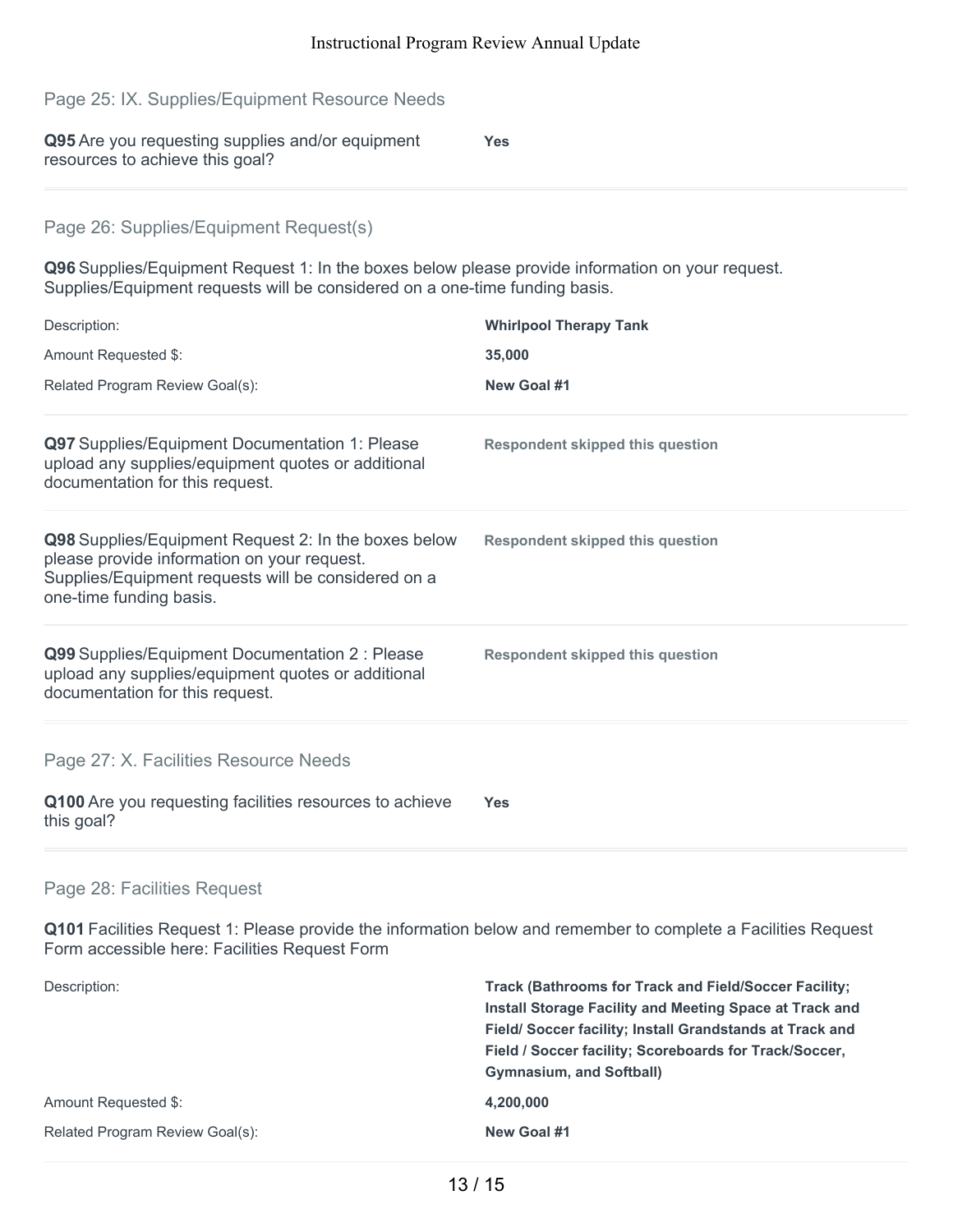**Q102** Facilities Request 2: Please provide the information below and remember to complete a Facilities Request Form, accessible here:Facilities Request Form

| Description:                    | Athletic Facilities (Install Air conditioning system in the           |
|---------------------------------|-----------------------------------------------------------------------|
|                                 | <b>Cuyamaca Gymnasium; Install Softball Field and</b>                 |
|                                 | <b>Support Facility: Expand current power weight lifting</b><br>room) |
| Amount Requested \$:            | 3.850.000                                                             |
| Related Program Review Goal(s): | New Goal #1                                                           |

# Page 29: XI. Professional Development Resource Needs

| Q103 Are you requesting professional development | <b>Yes</b> |
|--------------------------------------------------|------------|
| resources to achieve this goal?                  |            |

# Page 30: Professional Development Request

**Q104** Professional Development Request 1: Please provide the information identified below and follow the process for requesting professional development funds, outlined here.

| Description:                                                                                                                                                                           | Required annual renewal of professional certification<br><b>Athletic Trainers</b> |  |
|----------------------------------------------------------------------------------------------------------------------------------------------------------------------------------------|-----------------------------------------------------------------------------------|--|
| Amount Requested \$:                                                                                                                                                                   | 4,000                                                                             |  |
| Related Program Review Goal(s):                                                                                                                                                        | New Goal #1                                                                       |  |
| Q105 Professional Development Request 2: Please<br>provide the information identified below and follow the<br>process for requesting professional development funds,<br>outlined here. | Respondent skipped this question                                                  |  |
| Page 31: XII. Other Resource Needs                                                                                                                                                     |                                                                                   |  |
| Q106 Are you requesting any other resources to achieve<br>this goal?                                                                                                                   | Yes.                                                                              |  |
|                                                                                                                                                                                        |                                                                                   |  |

Page 32: Other Resource Requests